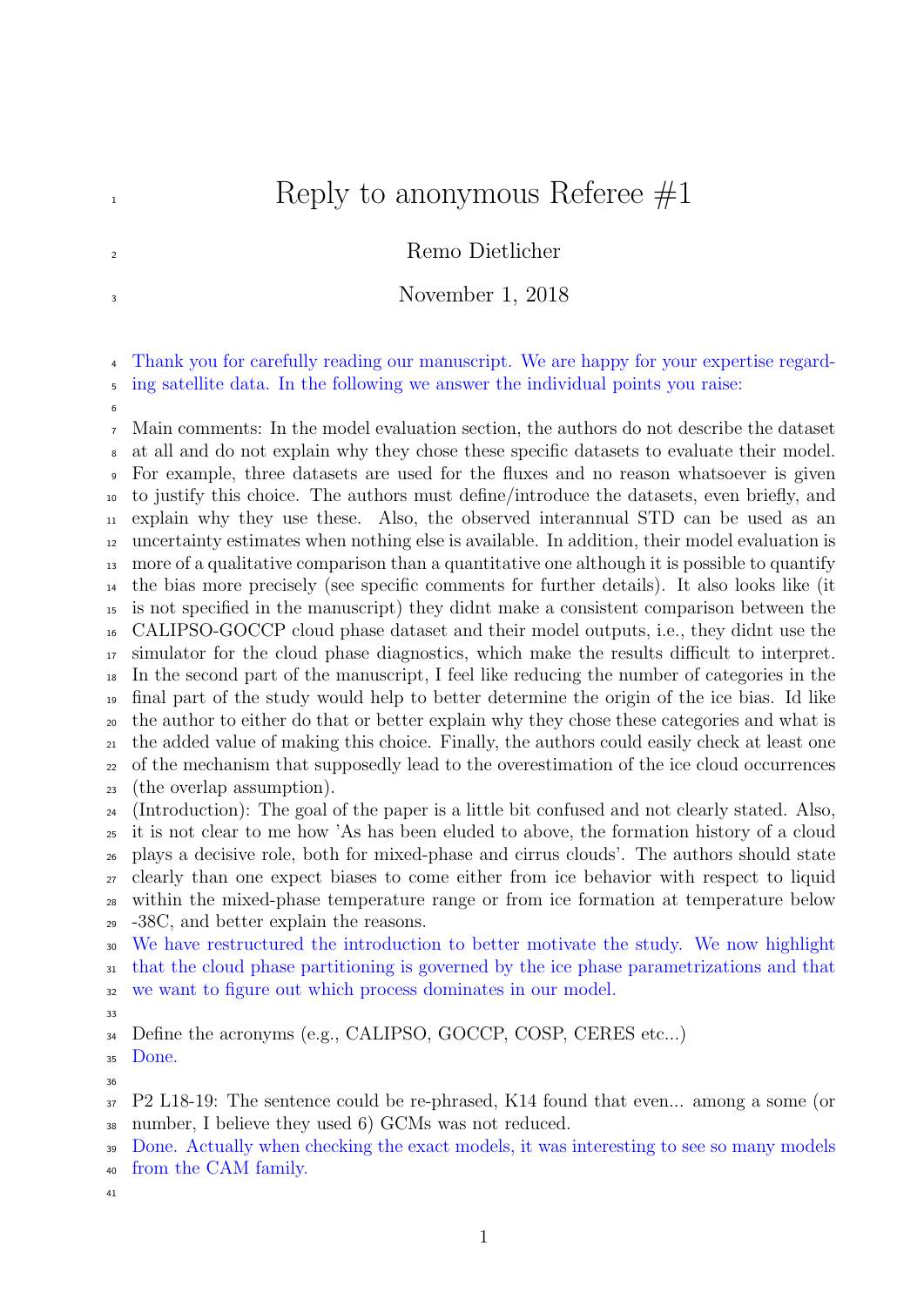P2 L6: I believe ice-containing clouds would be more appropriate. Why not to compare the snow water content + IWC between the REF and 2M models?

<sup>44</sup> We diagnose the snow mass flux in REF, assuming that all snow will reach the ground

within one model timestep. Therefore we can quantify the column-integrated amount of

snow but there is no way to assign snow contents to individual levels.

P8 L8: but may indirectly affect the cloud in the tropics, especially considering the large

 amount of high clouds removed This is true, we adjusted the text.

 P8 L10 version night time? The authors do not explain what is a simulator at all and why  $\frac{1}{53}$  using cosp here. The sentence does not tell much. The SQRT(X2) of the bias and the correlation pattern number would help better assess the improvement of the new model version.

We use day and night. We extended this paragraph to motivate the usage of COSP better.

We now also compute the Pearson correlation coefficient and RMSE between the models

and CALIPSO to allow for a more quantitative discussion.

 Fig. 3: There is no height in Fig3 Adding the contour of the difference in the original cloud 61 cover on the bottom plot (i.e., the contour of the blue color,  $-5\%$  in bottom right plot of Fig. 2) could help identifying areas of improvement. It seems like there is no change at all in middle cloud, which are lacking even in areas with no overlying high-cloud which could cause shielding effect of the lidar.

 The height axis must have disappeared by mistake, its in there again. Thank you for 66 noticing this. Adding the  $-5\%$  contour line to highlight areas where the new cloud cover parameterization acts is a good idea. The new scheme has been designed to make the transition from mixed-phase to cirrus clouds continuous and consistent with the parame-terization of the formation of cirrus clouds. Improving the cirrus cloud structure is a nice

 side-product. Improving the mid-level cloud structure has not been the focus of this study. 

 P8 L18-22: Im not sure I understand the sentence: The fact... The authors state that changing microphysics does not affect CRE, that is not true (e.g., Cesana et al., 2017; their Fig. 3). The authors might get similar CREs because they tune the TOA fluxes. Also in their Fig. 4, it is clear that there are regional differences in the GCMs CREs, i.e., over the Southern Ocean. This bias is worsened by the new GCMs, probably because of less supercooled liquid sustained in the mixed-phase clouds. The authors do not explain why they chose these particular observation datasets. For the fluxes, I believe CERES-EBAF <sup>79</sup> is the most relevant dataset for model evaluation also the longest period of time available (therefore a better climatological estimate of the present-day mean state), which is not <sup>81</sup> defined either. Same thing for the cloud cover, no reason for these specific datasets and  $\frac{1}{82}$  while it is mentioned that the simulator is used before (although it is not mentioned why) here no information is given whatsoever. I would recommend using only simulator-derived model outputs against GCM-oriented observation datasets, e.g., ISCCP, simulator Klein and Jakob, 1999 and dataset: Pincus et al., 2012, MODIS, simulator and dataset Pincus et al., 2012, cloudsat simulator Marchand et al., 2008 and dataset Marchand et al., 2010, CALIPSO, simulator Chepfer et al 2008; Dataset Chepfer et al., 2010. The interannual STD may be used as an uncertainty...

We have rewritten this paragraph to make clear that CRE is a consequence of tuning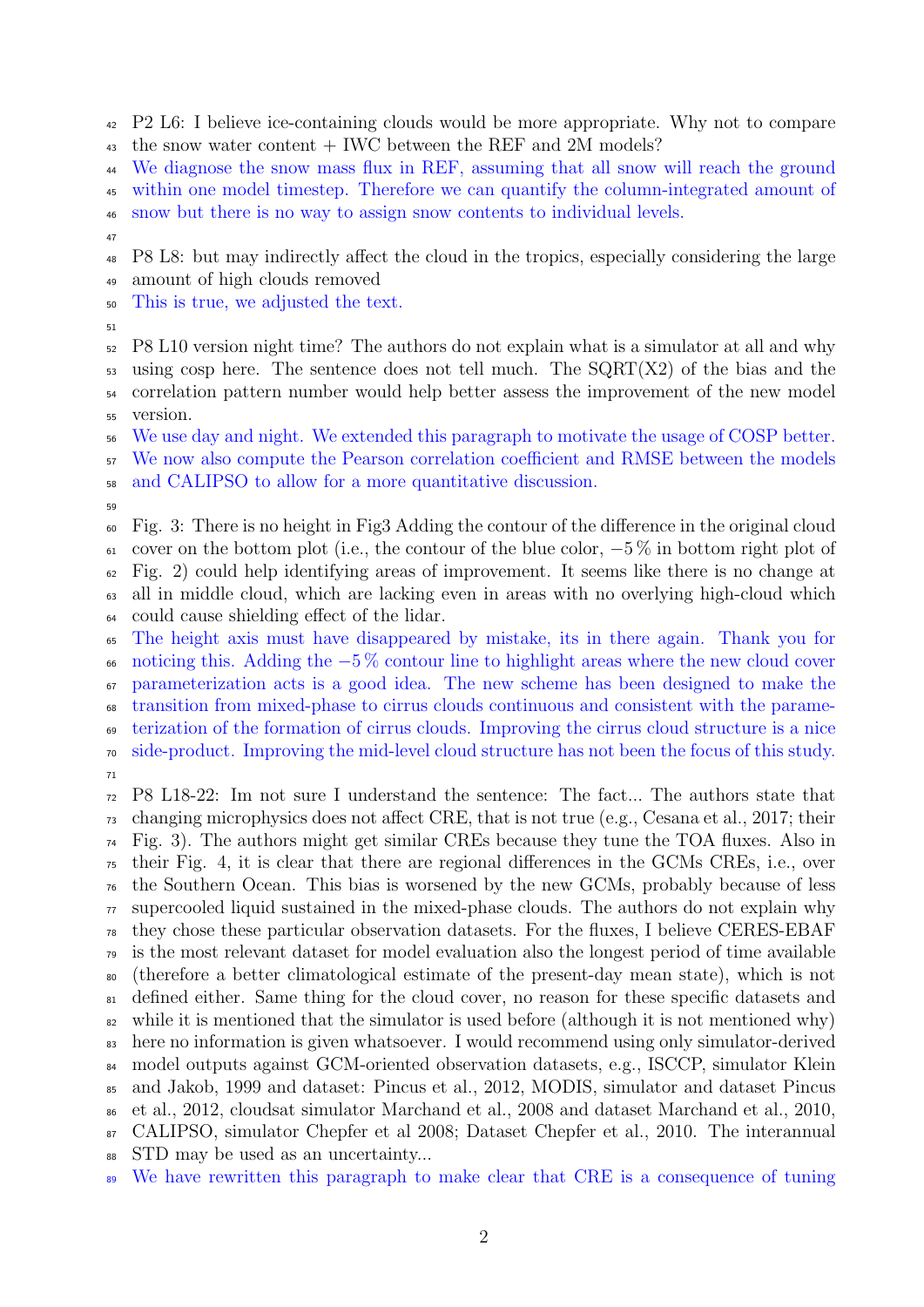TOA fluxes. The fact that it is more negative than what observations suggest hints at a structural problem in the model that is not specific to the microphysics scheme.

Regarding the TOA fluxes in Fig. 4, we agree that the original Figure was confusing. We

now only use the CERES-EBAF dataset as suggested and plot the interannual STD as a

measure of uncertainty. Furthermore, we compute the correlation and RMSE of the full

2D fields. We agree that these statistics provide interesting and important information

 for a more quantitative assessment of these fundamental model variables. This analysis revealed that the statement about the new model correlating better with the observations

was false, even though the zonal mean suggested that.

 P8L26: I would suggest adding In the new scheme (i.e., 2M, 4M)... to avoid confusion. We replaced this sentence with something more precise.

 P8L31: Again, it is not quantified at all, so hard to say. With these 2D quantities (i.e., cloud cover), it is easy to compute means, biases and correlation, so please do so and compare to CERES-EBAF.

This has been addressed in a previous comment.

 It is striking to see how little change there is between 2M and REF in terms of cloud cover whereas the vertical cloud fractions are tremendously different. Did the authors look at the high-cloud cover as well? Can they give a hint of why such a small difference in the cloud covers? The cloud overlap may explain this.

 The new and reference models differ most in high-level clouds and are fairly similar for mid- and low-level clouds. Since both models tend to underestimate the cloud fraction, the overestimation of the high-level cloud fraction in the reference model improves the total cloud cover in areas where the cloud fraction would be small otherwise. We agree that the reason for the smaller difference among the models in terms of total cloud cover as compared to the vertical structure is due to vertical overlap. This is now mentioned at the end of Section 3.2.

 P9L5: Again very little information is given about the observational dataset and its weaknesses/strengths.

 We extended this paragraph to motivate the use of the Li et al, 2012 dataset better. 

 P10 Sec. 3.6: Is the simulator used in that comparison or do the authors compare CALIPSO-GOCCP to the direct outputs of their models?

 We do not use a simulator for Fig. 7 but added a new Fig. 8 including output from the COSP simulator. More details follow below.

 P11 Sec. 4: While I agree that the method used here to determine the origin of the overestimation of cloud ice is good, it is not new and it has been used in the past for different topics and referred to as tendency (i.e., Brient et al., 2016). It is usually not possible to do so when comparing multiple models unless a specific experiment is designed to tackle a problem and requires these such as in Brient et al. (2016) -, which is why it does not often appear in multimodel studies.

 We changed the text to highlight the reason why this diagnostic is very helpful to answer the specific question at hand 'where does ice come from?' and better differentiate this method from analyzing model tendencies. In a nutshell, tendencies are a snapshot of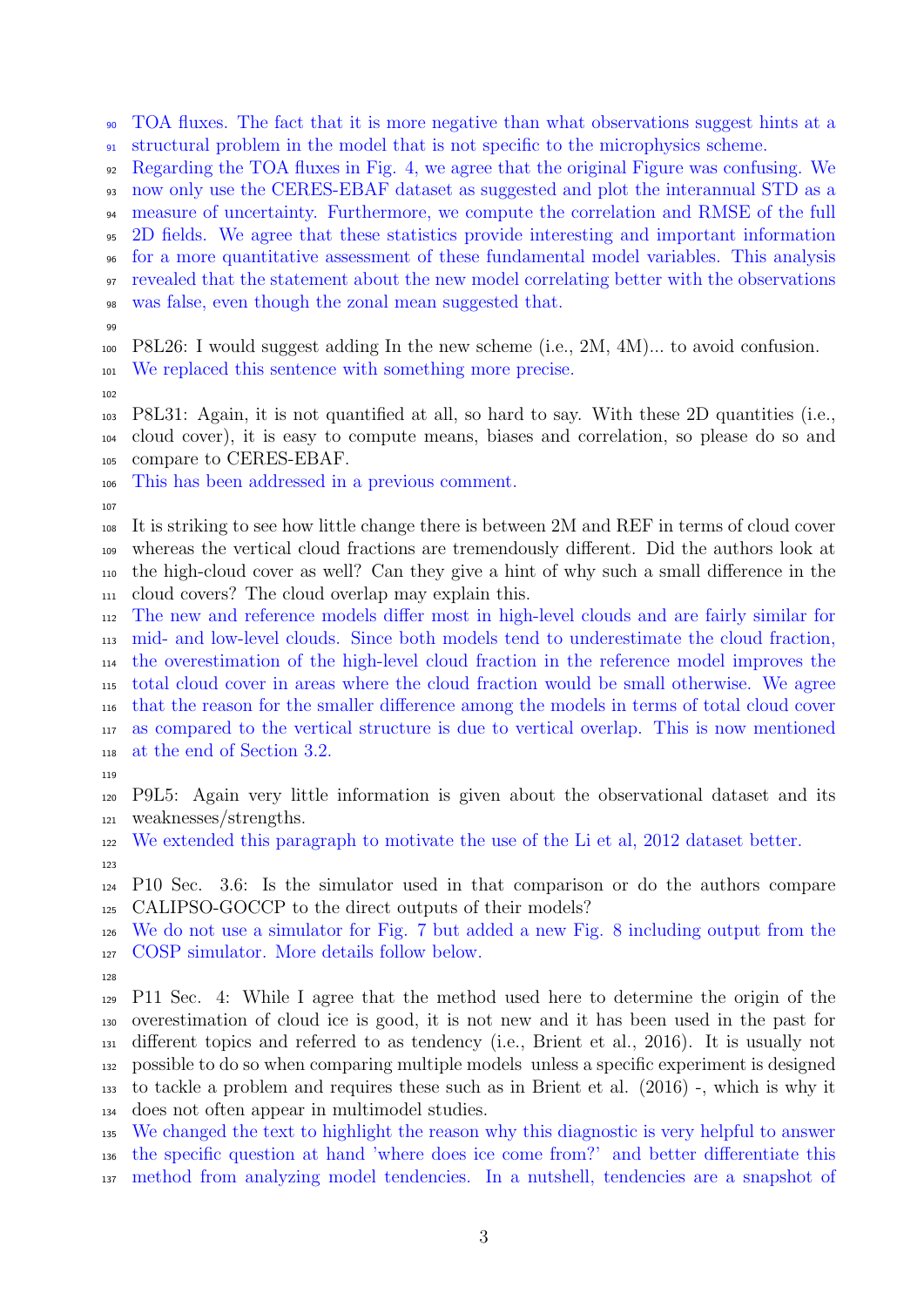the strength of processes but provide no history, which source-tagged tracers do. How- ever, implementing our method requires additional prognostic tracers, a substantial effort, which makes it even more unlikely to be used in model inter-comparisons.

 I do not understand what justify the use of so many types of clouds. The question is where does this ice come from? The answer is threefold from what I understand. Therefore, there should be three categories: Fraction of ice from heterogenous processes Fhet, from homogenous processes Fhom and from nucleation Fnuc. The total would be 100 % and figures would be easier to understand.

 The goal of the cloud types defined in this study is to differentiate clouds with funda- mentally different properties. A priori, we did not know what to expect but wanted to include all information that is available in the model. For example, we were interested to know whether mixed-phase clouds are so rare because (1) mixed-phase freezing occurs infrequently or (2) whether the subsequent ice growth is slow. Distinguishing ice and liquid dominated mixed-phase clouds allows quantifying both aspects: (1) mixed-phase freezing is only important in a small fraction of clouds and (2) the effect it has on the cloud phase partitioning is even smaller because a majority of mixed-phase clouds do not (or slowly) glaciate. Similarly, including the vertical cloud structure allowed to diagnose sedimentation in vertically adjacent cloudy layers as the relevant pathway for the trans- port of ice into the mixed-phase regime. A priori, it could also have been the case that e.g. sublimation in clear-sky levels is underestimated such that ice can pass too many subsaturated layers. Finally, we differentiate warm and cold liquid clouds to quantify the cloud amount that could be affected by freezing.

The sum of all cloud types is exactly the total cloud cover.

 P13L15: But how to define unrealistic pathways when no observations are available to compare to?

 We have rewritten this paragraph to be more precise about the use of our method and refrain from the word 'unrealistic' which we agree cannot be assessed by observations.

P14: Again, a fraction compare to the total would make more sense.

 We assume this comment is regarding Fig 12 which is discussed on page 14. Having both plots at hand, we believe there is no benefit of normalizing by total cloud cover. Qualita- tive statements about the relative contribution to the total cloudiness can still easily be made.

 P14L20: If the simulator is used, then the same weaknesses should affect the model outputs. Also, in the mixed-phase temperature regimes, the undef-phase category can be considered as mixed-phase likely. By using ice/total cloud frequency you are considering these undef-phase clouds as being liquid clouds, which is true in the tropics at warm temperature but unlikely at freezing temperatures. Once again, this section raises the question of whether the lidar simulator was used in Fig. 7.

 Since we are not using a simulator for Fig. 7, we added a new Fig. 8 which compares  $_{181}$  the phase ratios versus temperature lines from the satellite, the model and the model + simulator. This was actually an interesting and worthwhile exercise. The overestimation at  $T > 15$  °C is much reduced when using a simulator, implying that attenuation is very important in this temperature regime. It makes sense, since the thick cloud type is also optically thick, the lidar signal will always be attenuated in the lower part of these clouds.